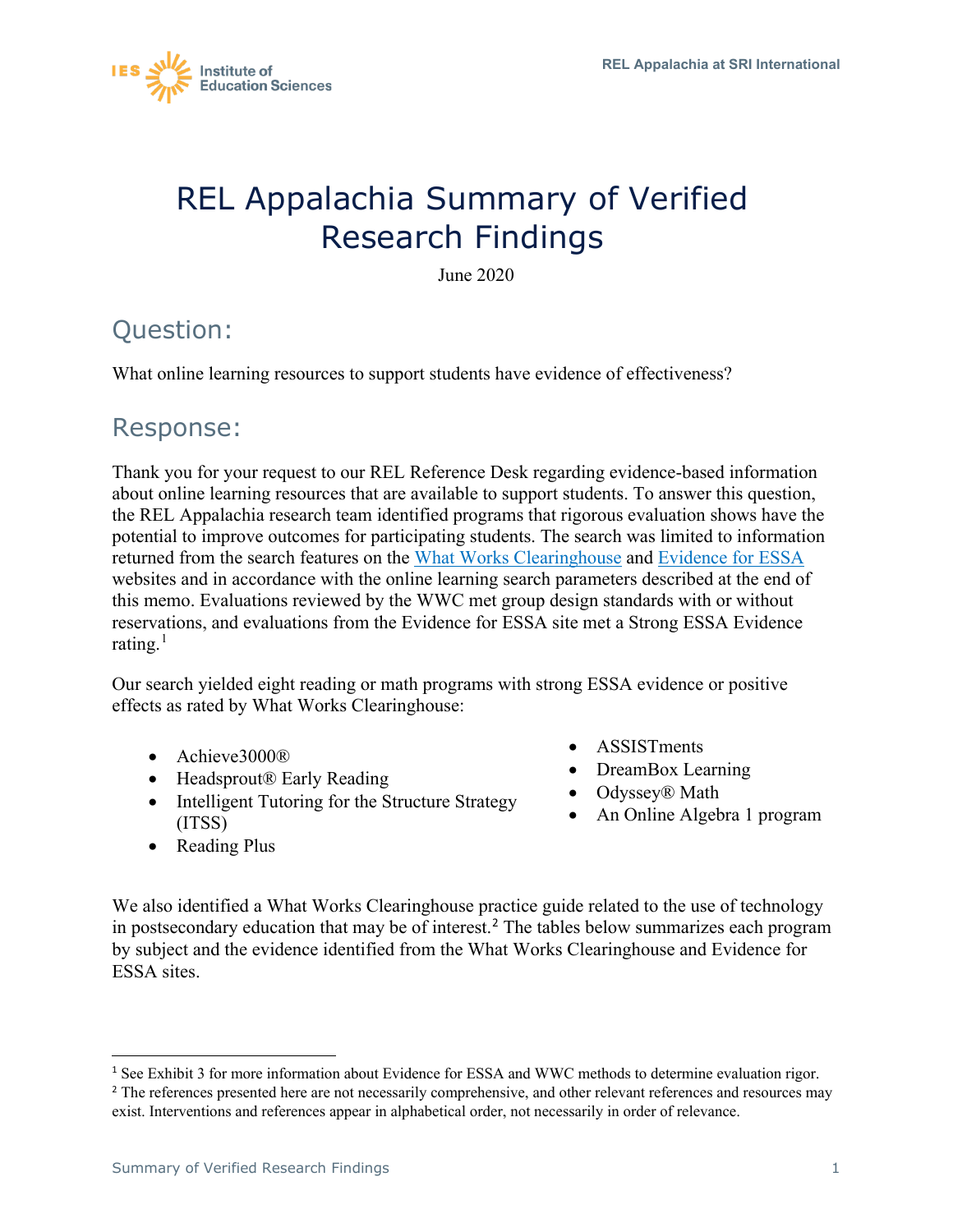<span id="page-1-1"></span><span id="page-1-0"></span>

#### Exhibit 1. Evidence-based literacy programs

| Program name<br>and<br>Synchronous/<br>asynchronous<br><i>learning</i><br>experience | <b>Description</b>                                                                                                                                                                                                                                                                                                                                                                                                                        | Grade-<br>levels<br><i>offered</i> | Grade-<br>levels<br>studied $3$ | Evidence<br>rating                     | <b>Outcomes</b><br><i>improved</i>  | <b>Evidence source</b>                                                                                                                                                                                                                     |
|--------------------------------------------------------------------------------------|-------------------------------------------------------------------------------------------------------------------------------------------------------------------------------------------------------------------------------------------------------------------------------------------------------------------------------------------------------------------------------------------------------------------------------------------|------------------------------------|---------------------------------|----------------------------------------|-------------------------------------|--------------------------------------------------------------------------------------------------------------------------------------------------------------------------------------------------------------------------------------------|
| Achieve $3000^{\circ}$ -<br>Secondary                                                | A supplemental online literacy program<br>that provides nonfiction reading<br>content and focuses on building<br>phonemic awareness, phonics, fluency,<br>reading comprehension, vocabulary,<br>and writing skills. Designed to help<br>students advance their nonfiction<br>reading skills by providing<br>differentiated online instruction.                                                                                            | $2 - 12$                           | 6, 9                            | <b>Strong</b><br>Evidence <sup>4</sup> | Literacy<br>Achievement             | <b>Center for Research</b><br>and Reform in<br><b>Education at Johns</b><br>Hopkins University.<br>$(n.d.).$ Achieve $3000^{\circ}$<br>- Secondary.<br>Evidence for ESSA.                                                                  |
| Headsprout <sup>®</sup><br><b>Early Reading</b>                                      | An Internet-based supplemental early<br>literacy curriculum consisting of eighty<br>20-minute animated episodes, the first<br>40 of which are appropriate for<br>prekindergarten age students that are<br>designed to teach phonemic awareness,<br>phonics, fluency, vocabulary, and<br>comprehension. Adapts to a child's<br>responses, providing additional<br>instruction and review if a child does<br>not choose the correct answer. | $K-2$                              | Pre-K                           | Potentially<br>Positive<br>Effects     | Oral Language<br>Print<br>Knowledge | U.S. Department of<br><b>Education</b> , Institute<br>of Education<br><b>Sciences, National</b><br><b>Center for Education</b><br><b>Evaluation and</b><br>Regional Assistance,<br><b>What Works</b><br>Clearinghouse.<br>(2009, October). |

<sup>&</sup>lt;sup>3</sup> Rigorous evidence is not available for all grade levels offered. Evidence Rating and Outcomes Improved are based on the grade levels studied.

<sup>4</sup> WWC reports Achieve3000® has potentially positive effects for grades 2–8 on comprehension and literacy achievement.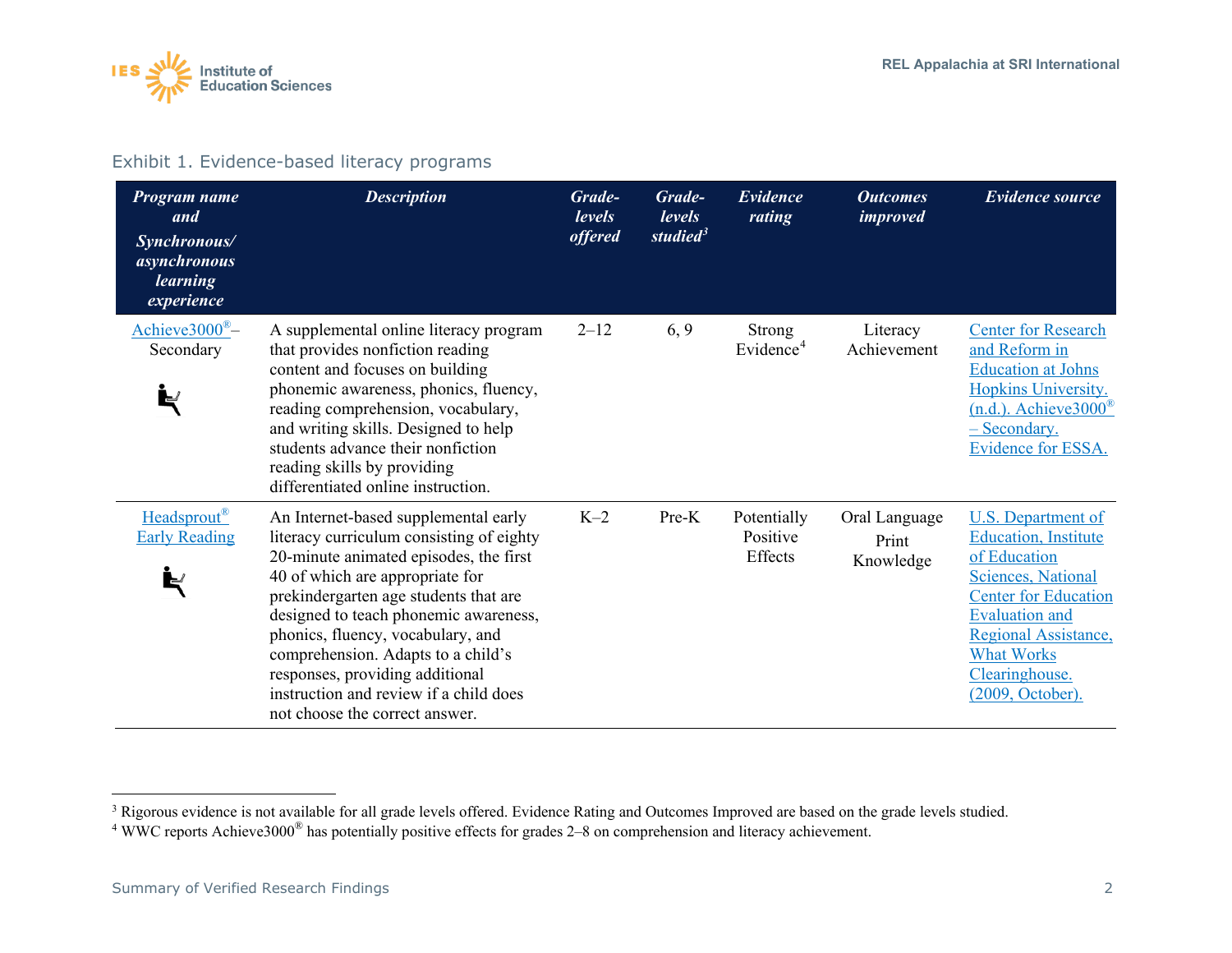

| $K-8$<br>$4 - 5$<br>Intelligent<br>A web-based approach in which<br>Strong<br>Reading<br>Tutoring for the<br>Evidence<br>students are taught to read nonfiction<br>Comprehension<br>texts by seeking signals within texts to<br><b>Structure</b><br>Strategy (ITSS)-<br>guide their comprehension. Students<br>work with software in which animated<br>Elementary<br>"tutors" model and guide the learner,<br>using graphic organizers, highlighted<br>text and other devices. Students<br>$(TSS)$ –<br>practice, take regular assessments, and<br>Elementary.<br>receive feedback, proceeding at their<br>own pace through the material.<br>$4 - 5$<br>$3 - 12 +$<br><b>Reading Plus</b><br>A web-based literacy program that<br>Reading<br>Strong<br>includes a valid and reliable assessment<br>Evidence<br>Achievement<br>and is designed to strengthen reading<br>comprehension, vocabulary, efficiency, | Program name<br>and<br>Synchronous/<br>asynchronous<br><i>learning</i><br>experience | <b>Description</b> | Grade-<br><i>levels</i><br><i>offered</i> | Grade-<br>levels<br>studied $3$ | Evidence<br>rating | <b>Outcomes</b><br><i>improved</i> | <b>Evidence source</b>                                                                                                                                                                        |
|---------------------------------------------------------------------------------------------------------------------------------------------------------------------------------------------------------------------------------------------------------------------------------------------------------------------------------------------------------------------------------------------------------------------------------------------------------------------------------------------------------------------------------------------------------------------------------------------------------------------------------------------------------------------------------------------------------------------------------------------------------------------------------------------------------------------------------------------------------------------------------------------------------------|--------------------------------------------------------------------------------------|--------------------|-------------------------------------------|---------------------------------|--------------------|------------------------------------|-----------------------------------------------------------------------------------------------------------------------------------------------------------------------------------------------|
|                                                                                                                                                                                                                                                                                                                                                                                                                                                                                                                                                                                                                                                                                                                                                                                                                                                                                                               |                                                                                      |                    |                                           |                                 |                    |                                    | <b>Center for Research</b><br>and Reform in<br><b>Education at Johns</b><br>Hopkins University.<br>(n.d.). Intelligent<br>Tutoring for the<br><b>Structure Strategy</b><br>Evidence for ESSA. |
| and motivation. The program combines<br>personalized practice and adaptive<br>instruction and offers students choice<br>and control over their program<br>experience.<br>Synchronous                                                                                                                                                                                                                                                                                                                                                                                                                                                                                                                                                                                                                                                                                                                          |                                                                                      |                    |                                           |                                 |                    |                                    | <b>Center for Research</b><br>and Reform in<br><b>Education at Johns</b><br>Hopkins University.<br>(n.d.). Reading Plus.<br><b>Evidence for ESSA.</b>                                         |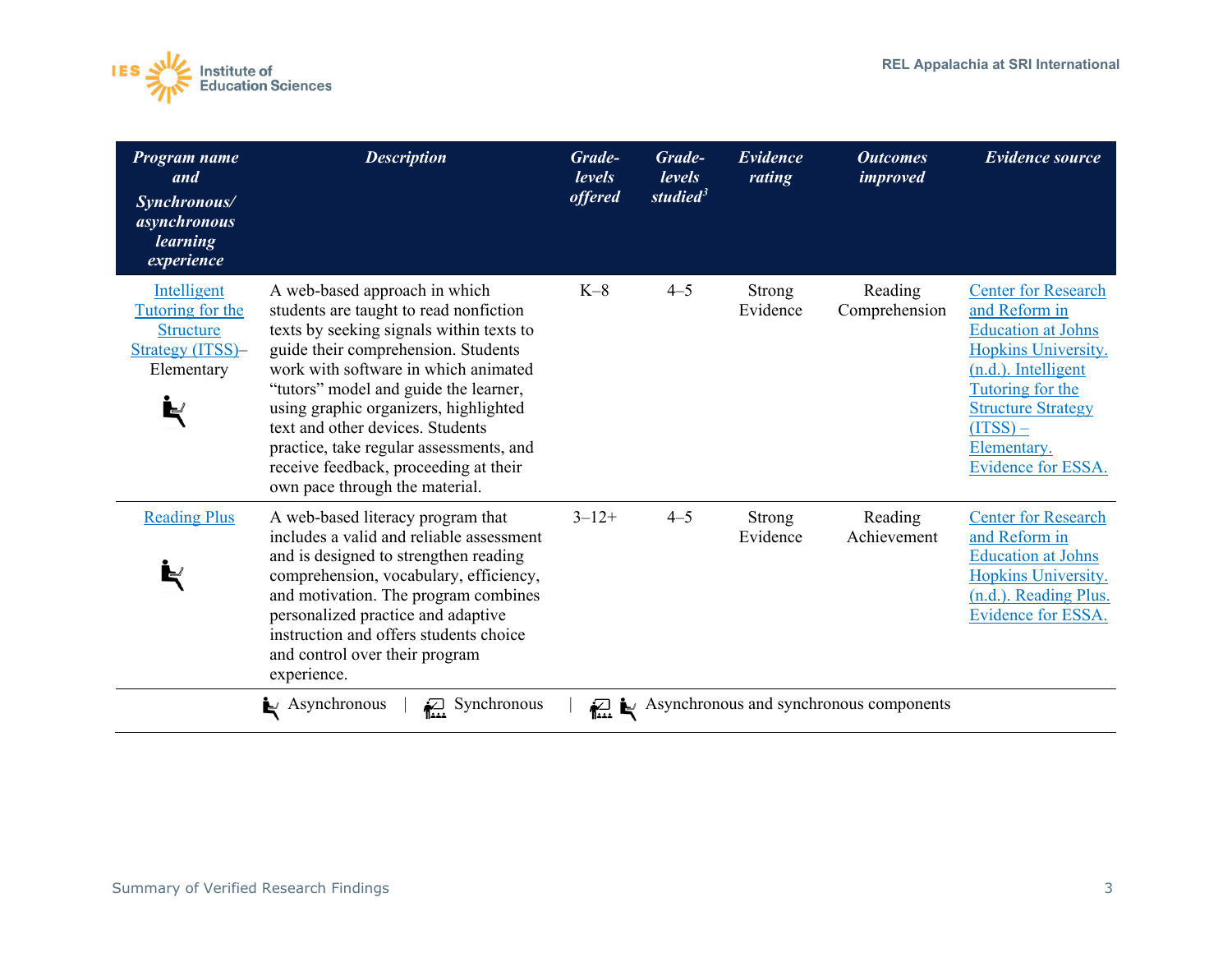<span id="page-3-0"></span>

#### Exhibit 2. Evidence-based mathematics programs

| Program name<br>and<br>Synchronous/<br>asynchronous<br><i>learning</i><br>experience | <b>Description</b>                                                                                                                                                                                                                                                                                                                                                                                               | Grade-<br><i>levels</i><br><i>offered</i> | Grade-<br>levels<br>studied <sup>5</sup> | Evidence<br>rating                 | <b>Outcomes</b><br><i>improved</i>    | <b>Evidence source</b>                                                                                                                                                                                                               |
|--------------------------------------------------------------------------------------|------------------------------------------------------------------------------------------------------------------------------------------------------------------------------------------------------------------------------------------------------------------------------------------------------------------------------------------------------------------------------------------------------------------|-------------------------------------------|------------------------------------------|------------------------------------|---------------------------------------|--------------------------------------------------------------------------------------------------------------------------------------------------------------------------------------------------------------------------------------|
| <b>ASSISTments</b>                                                                   | An online homework tool coupled with<br>teacher training, providing students<br>with math assistance and teachers with<br>assessments of student progress. Two<br>types of ASSISTment content—the<br>first is linked to existing textbook<br>homework problems and provides<br>teachers the flexibility to assign<br>suitable problem sets and the second is<br>intended for mastery-oriented skill<br>practice. | $2 - 12$                                  | Grade 7                                  | Strong<br>Evidence                 | General<br>Mathematics<br>Achievement | <b>Center for Research</b><br>and Reform in<br><b>Education at Johns</b><br>Hopkins University.<br>(n.d.). ASSISTments.<br>Evidence for ESSA.                                                                                        |
| <b>DreamBox</b><br>Learning                                                          | A supplemental online mathematics<br>program that provides adaptive<br>instruction for students in grades $K-5$<br>and focuses on number and operations,<br>place value, and number sense. Aims to<br>individualize instruction for each<br>student and is based on the National<br>Council of Teachers of Mathematics<br>(NCTM) standards.                                                                      | $K-5$                                     | $K-1$                                    | Potentially<br>Positive<br>Effects | General<br>Mathematics<br>Achievement | U.S. Department of<br><b>Education</b> , Institute<br>of Education<br>Sciences, National<br><b>Center for Education</b><br><b>Evaluation and</b><br>Regional Assistance,<br><b>What Works</b><br>Clearinghouse.<br>(2013, December). |

<sup>&</sup>lt;sup>5</sup> Rigorous evidence is not available for all grade levels offered. Evidence Rating and Outcomes Improved are based on the grade levels studied.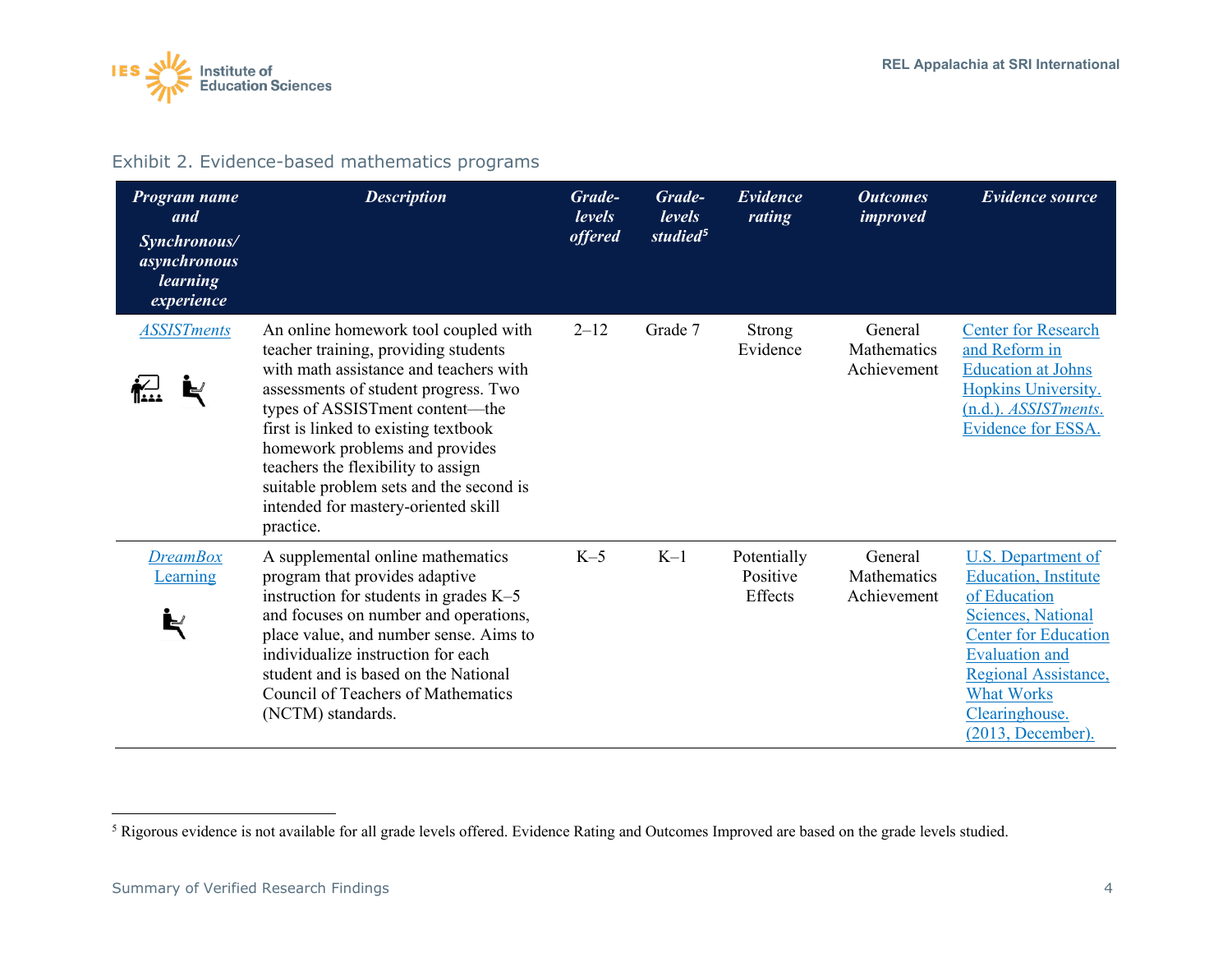<span id="page-4-0"></span>

| Program name<br>and<br>Synchronous/<br>asynchronous<br>learning<br>experience | <b>Description</b>                                                                                                                                                                                                                                                   | Grade-<br>levels<br><i>offered</i> | Grade-<br>levels<br>studied <sup>5</sup> | Evidence<br>rating                 | <b>Outcomes</b><br><i>improved</i>      | <b>Evidence source</b>                                                                                                                                                                                                              |
|-------------------------------------------------------------------------------|----------------------------------------------------------------------------------------------------------------------------------------------------------------------------------------------------------------------------------------------------------------------|------------------------------------|------------------------------------------|------------------------------------|-----------------------------------------|-------------------------------------------------------------------------------------------------------------------------------------------------------------------------------------------------------------------------------------|
| Odyssey®<br>Math <sup>6</sup><br>Þ                                            | A web-based program developed by<br>Compass Learning® for mathematics<br>instruction. Includes a mathematics<br>curriculum and formative assessments<br>designed to support differentiated and<br>data-driven instruction.                                           | $K-8$                              | $4 - 8$                                  | Potentially<br>Positive<br>Effects | General<br>Mathematics<br>Achievement   | U.S. Department of<br><b>Education</b> , Institute<br>of Education<br>Sciences, National<br><b>Center for Education</b><br><b>Evaluation and</b><br>Regional Assistance,<br><b>What Works</b><br>Clearinghouse.<br>(2017, January). |
| Online Algebra<br>1 Program                                                   | The study used an existing Algebra I<br>online course developed by Class.com.<br>The program includes three<br>instructional components: Online<br>course software, trained online teachers<br>provided by Class.com, and onsite<br>proctors provided by the school. | Grade 8                            | Grade 8                                  | Strong<br>Evidence                 | General<br>Mathematics<br>Achievement   | U.S. Department of<br>Education, Institute of<br><b>Education Sciences,</b><br>National Center for<br><b>Education Evaluation</b><br>and Regional<br><b>Assistance</b> , What<br><b>Works Clearinghouse.</b><br>(2012, March).      |
|                                                                               | Synchronous<br>Asynchronous<br>i,<br>杞                                                                                                                                                                                                                               | ことに アンディング にっぽん にっぽん だいしゅう         |                                          |                                    | Asynchronous and synchronous components |                                                                                                                                                                                                                                     |

<sup>6</sup> The REL AP team did not identify a web page for Odyssey® Math to link in this report.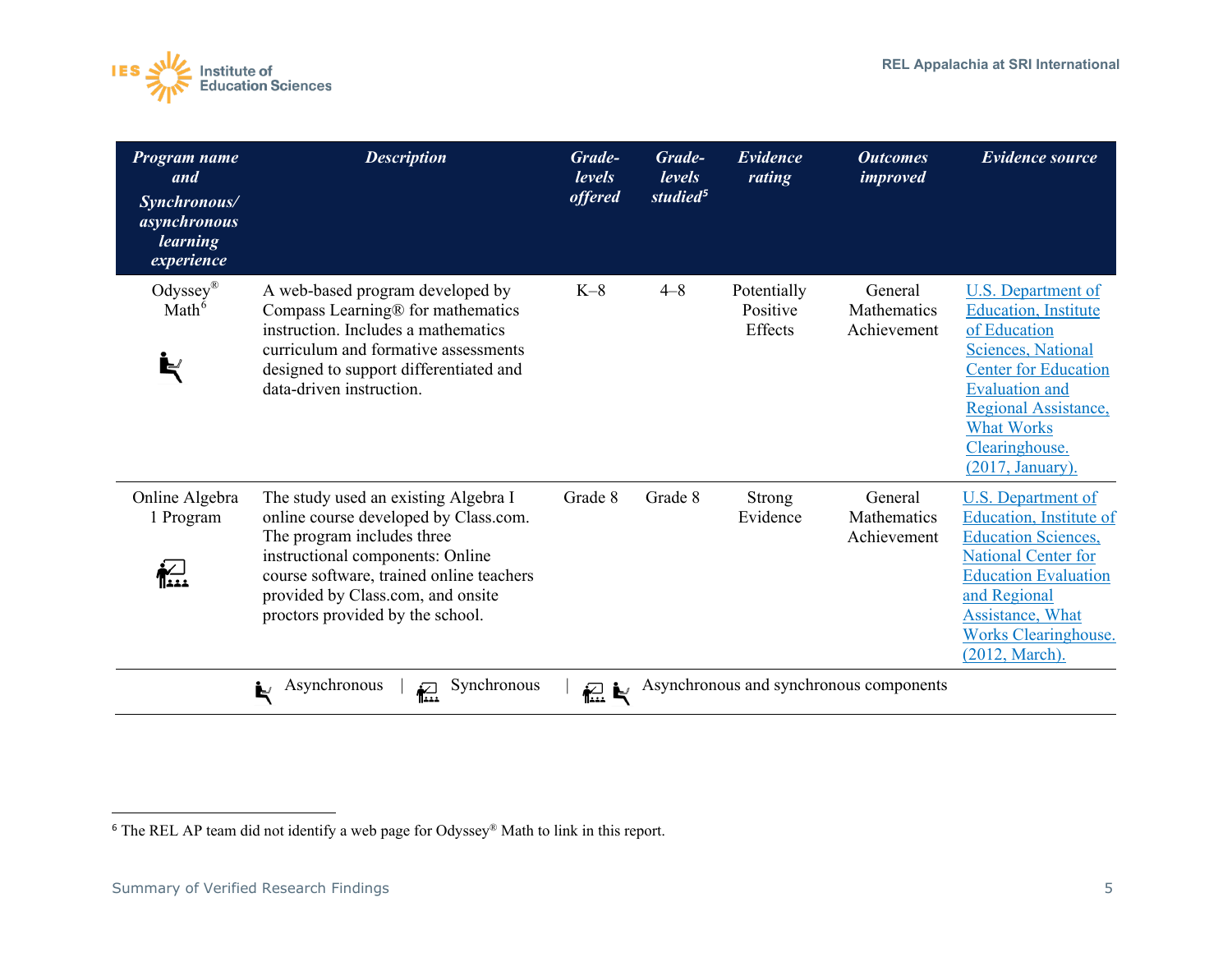<span id="page-5-1"></span><span id="page-5-0"></span>

| <b>Evidence Rating</b>                 | <b>Description</b>                                                                                                                                                                                                                                                                                                                                                                                                                                                                                                                                                     |
|----------------------------------------|------------------------------------------------------------------------------------------------------------------------------------------------------------------------------------------------------------------------------------------------------------------------------------------------------------------------------------------------------------------------------------------------------------------------------------------------------------------------------------------------------------------------------------------------------------------------|
|                                        | ESSA <sup>7</sup>                                                                                                                                                                                                                                                                                                                                                                                                                                                                                                                                                      |
| Demonstrates a<br>rationale            | Well-specified logic model or theory of action. Includes ongoing efforts to collect evidence.                                                                                                                                                                                                                                                                                                                                                                                                                                                                          |
| Promising<br>evidence                  | At least one well-designed and implemented correlational study demonstrating a statistically significant effect on relevant outcomes, which<br>includes controls for statistical bias.                                                                                                                                                                                                                                                                                                                                                                                 |
| Moderate<br>evidence                   | At least one well-designed and implemented quasi-experimental study demonstrating a statistically significant effect on relevant outcomes.                                                                                                                                                                                                                                                                                                                                                                                                                             |
| <b>Strong evidence</b>                 | At least one well-designed and implemented experimental study demonstrating a statistically significant effect on relevant outcomes.                                                                                                                                                                                                                                                                                                                                                                                                                                   |
|                                        | WWC <sup>8</sup>                                                                                                                                                                                                                                                                                                                                                                                                                                                                                                                                                       |
| <b>Positive effects</b>                | At least two studies are rated Meets WWC Standards Without Reservations or Meets WWC Standards With Reservations AND the mean effect<br>from a fixed-effects meta-analysis of these studies is statistically significant and positive AND more than 50.0 percent of the fixed-effects meta-<br>analytic weight comes from studies that are rated Meets WWC Standards Without Reservations.                                                                                                                                                                             |
| <b>Potentially</b><br>positive effects | At least two studies are rated Meets WWC Standards Without Reservations or Meet WWC Standards With Reservations AND the mean effect<br>from a fixed-effects meta-analysis of these studies is statistically significant and positive AND 50.0 percent or less of the fixed-effects meta-<br>analytic weight comes from studies that are rated Meets WWC Standards Without Reservations; OR one study is rated Meets WWC Standards<br>Without Reservations or Meets WWC Standards With Reservations AND the study has a statistically significant and positive effect.  |
| <b>Uncertain effects</b>               | At least two studies are rated Meets WWC Standards Without Reservations or Meets WWC Standards With Reservations AND the mean effect<br>from a fixed-effects meta-analysis of these studies is not statistically significant; OR one study is rated Meets WWC Standards Without<br>Reservations or Meets WWC Standards With Reservations AND the study does not have a statistically significant effect.                                                                                                                                                               |
| <b>Potentially</b><br>negative effects | At least two studies are rated Meets WWC Standards Without Reservations or Meets WWC Standards With Reservations; AND the mean effect<br>from a fixed-effects meta-analysis of these studies is statistically significant and negative AND 50.0 percent or less of the fixed-effects meta-<br>analytic weight comes from studies that are rated Meet WWC Standards Without Reservations; OR one study is rated Meets WWC Standards<br>Without Reservations or Meets WWC Standards With Reservations AND the study has a statistically significant and negative effect. |
| <b>Negative effects</b>                | At least two studies are rated Meet WWC Standards Without Reservations or Meet WWC Standards With Reservations AND the mean effect<br>from a fixed-effects meta-analysis of these studies is statistically significant and negative AND more than 50.0 percent of the fixed-effects meta-<br>analytic weight comes from studies that are rated Meets WWC Standards Without Reservations.                                                                                                                                                                               |

#### Exhibit 3. Criteria used to determine the rating of effectiveness for an intervention

<sup>7</sup> For more information, visit:<https://www2.ed.gov/policy/elsec/leg/essa/guidanceuseseinvestment.pdf>

<sup>8</sup> For more information, visit:<https://ies.ed.gov/ncee/wwc/Docs/referenceresources/WWC-Procedures-Handbook-v4-1-508.pdf>